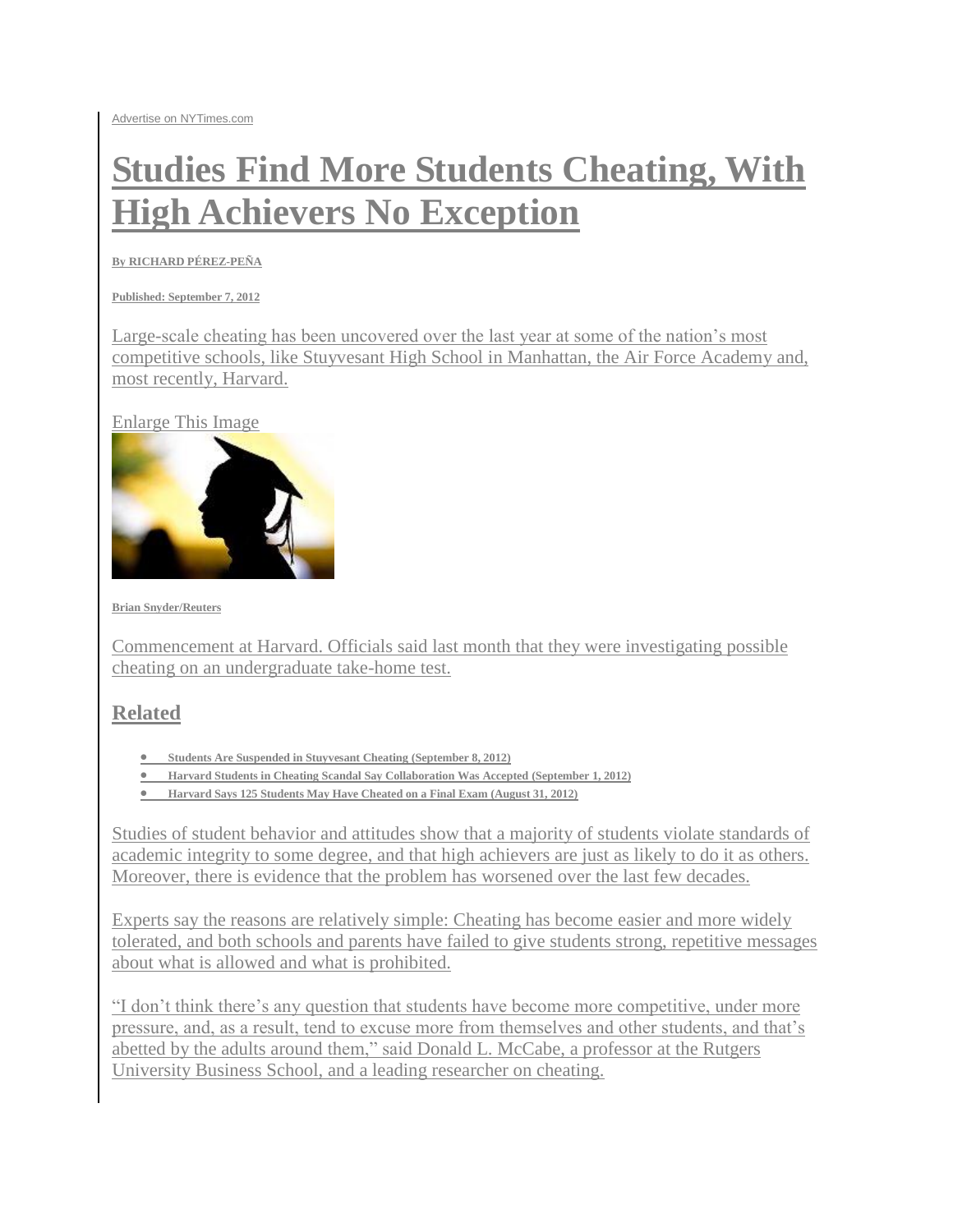"There have always been struggling students who cheat to survive," he said. "But more and more, there are students at the top who cheat to thrive."

Internet access has made cheating easier, enabling students to connect instantly with answers, friends to consult and works to plagiarize. And generations of research has shown that a major factor in unethical behavior is simply how easy or hard it is.

[A recent study](http://rd.springer.com/article/10.1007/s10551-011-1196-z) by Jeffrey A. Roberts and David M. Wasieleski at Duquesne University found that the more online tools college students were allowed to use to complete an assignment, the more likely they were to copy the work of others.

The Internet has changed attitudes, as a world of instant downloading, searching, cutting and pasting has loosened some ideas of ownership and authorship. An increased emphasis on having students work in teams may also have played a role.

"Students are surprisingly unclear about what constitutes plagiarism or cheating," said Mr. Wasieleski, an associate professor of management.

Howard Gardner, a professor at the Harvard Graduate School of Education, said that over the 20 years he has studied professional and academic integrity, "the ethical muscles have atrophied," in part because of a culture that exalts success, however it is attained.

He said the attitude he has found among students at elite colleges is: "We want to be famous and successful, we think our colleagues are cutting corners, we'll be damned if we'll lose out to them, and some day, when we've made it, we'll be role models. But until then, give us a pass."

Numerous projects and research studies have shown that frequently reinforcing standards, to both students and teachers, can lessen cheating. But experts say most schools fail to do so.

"Institutions do a poor job of making those boundaries clear and consistent, of educating students about them, of enforcing them, and of giving teachers a clear process to follow through on them," said Laurie L. Hazard, director of the Academic Center for Excellence at Bryant University. In the programs that colleges run to help new students make the transition from high school, students are counseled on everything from food to friendships, but "little or no time is spent on cheating," she said.

A 2010 [survey of Yale undergraduates](http://www.yaledailynews.com/news/2010/dec/01/cheating-confusion-persists/) by The Yale Daily News showed that most had never read the school's policy on academic honesty, and most were unsure of the rules on sharing or recycling their work.

In [surveys of high school students,](http://charactercounts.org/programs/reportcard/2010/index.html) the Josephson Institute of Ethics, which advises schools on ethics education, has found that about three-fifths admit to having cheated in the previous year — and about four-fifths say their own ethics are above average.

Few schools "place any meaningful emphasis on integrity, academic or otherwise, and colleges are even more indifferent than high schools," said Michael Josephson, president of the institute.